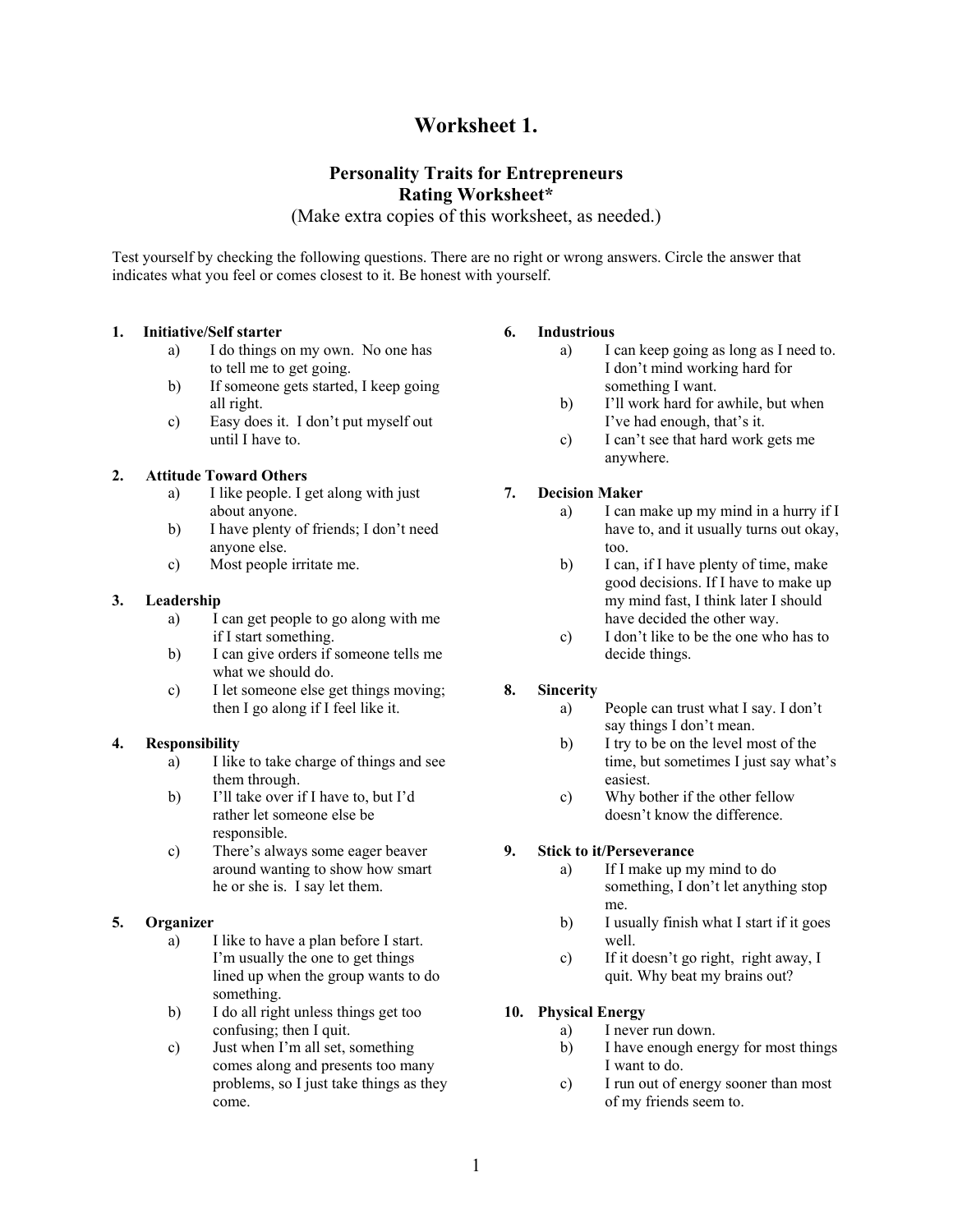# **Worksheet 1.** (Cont.)

#### **11. Independence**

- a) Independence is important to me.
- b) At times I like not having to make decisions.
- c) I don't want to be in charge.

#### **12. Assertiveness**

- a) I am confident that I can meet and overcome obstacles.
- b) Usually obstacles do not block me from achieving what I want.
- c) I often run into things that block me from achieving my goal.

# **13. Creativity**

- a) I enjoy trying new ideas and experimenting to improve the situation.
- b) Innovation is helpful at times but being too inventive often wastes time.
- c) There are good reasons to stick to current ways of doing things.

#### **14. Realistic**

- a) I generally find myself able to complete my plans.
- b) My plans get done some of the time.
- c) My plans are rarely accomplished. There is never enough time or resources.

# **15. Entrepreneurial Spirit**

- a) I am willing to take calculated risks with my property when I have a chance to gain by doing so.
- b) I take risks when the odds are highly in my favor.
- c) If I have any chances of losing, I won't take a chance.

# **16. Self Awareness**

- a) I understand my potential and myself.
- b) I am hesitant about what I can do, but I try to push myself.
- c) I don't try anything.

#### **17. Ability to Work with Others**

- a) I enjoy working with other people. I find I can be a team leader.
- b) I sometimes find it hard to work with others.
- c) I do my best work alone.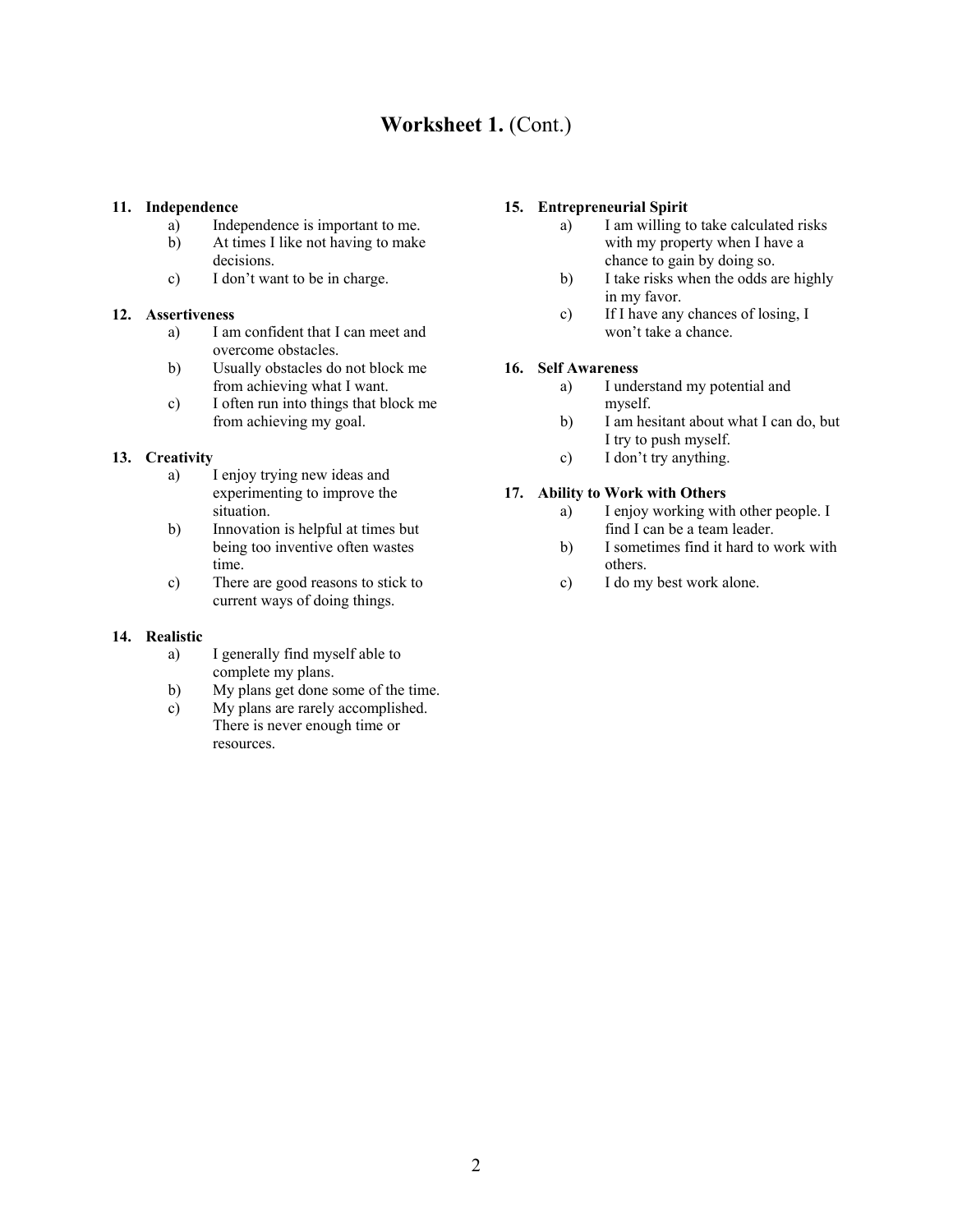Now count the number of times you circled either "a," "b," or c." Record that number in the spaces provided below.

Answer "a" \_\_\_\_\_\_\_\_\_\_\_ Answer "b" \_\_\_\_\_\_\_\_\_\_ Answer "c" \_\_\_\_\_\_\_\_\_\_

If you circled "a" twelve or more times, you probably have lots of entrepreneurial skills. If you checked "c" nine or more times, entrepreneurship may not be your strong suit.

\*This worksheet was adapted from a worksheet in Standforth, Nancy and Glenn Muske. *An Exploration of Entrepreneurship: Turning Your Passion Into a Career,* Oklahoma State University, Stillwater.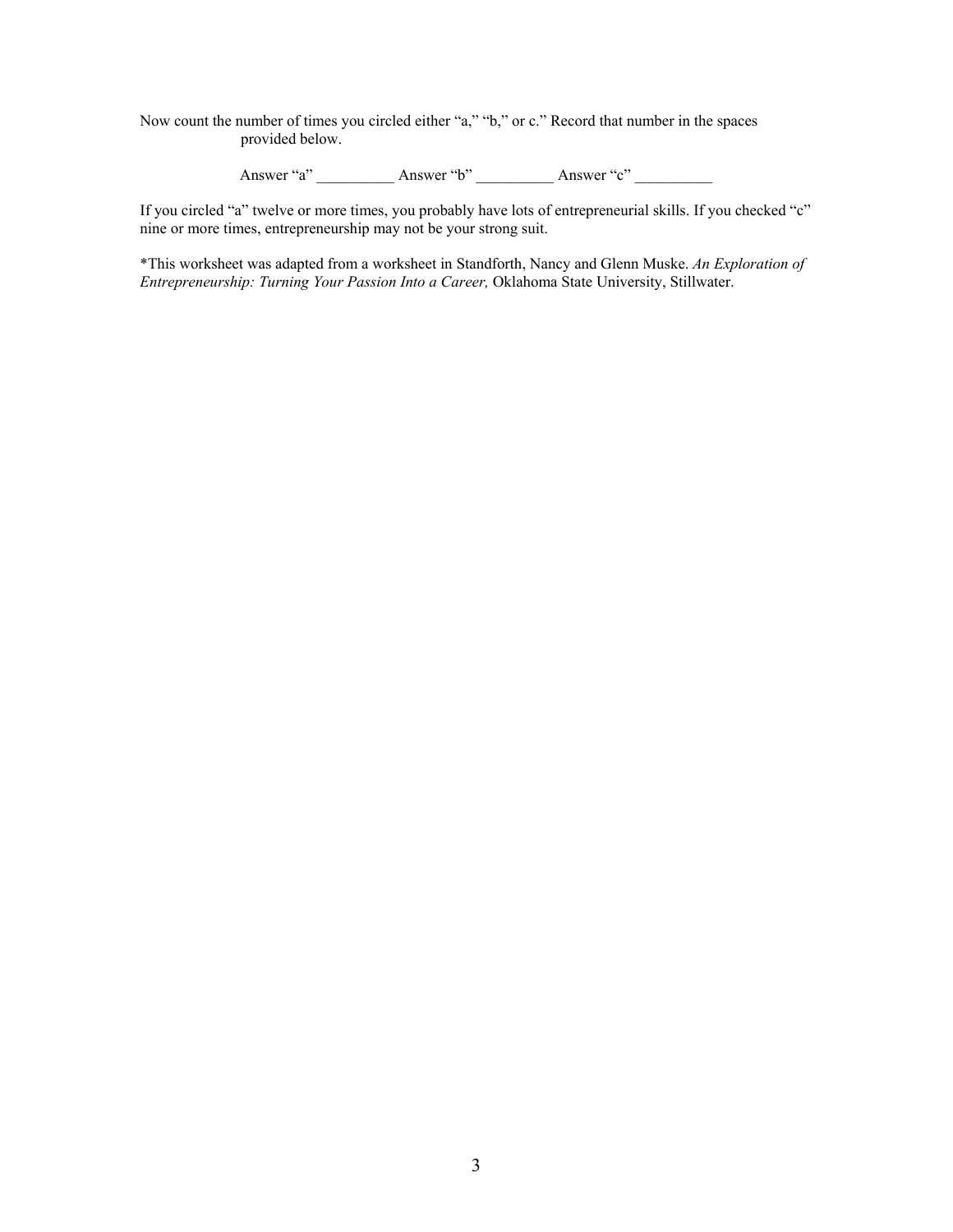# **Worksheet 5.** (cont.)

(Make extra copies of this sheet as needed.)

1. Use a financial calculator or amortization tables to estimate annual amortized costs of capital items.

[Estimate the initial cost, pay-back period, and annual cost (sum of annual principal and interest costs) for each capital item (buildings, equipment, vehicles) that will be required for you to do business. Then sum the annual costs to calculate estimated total annual amortized cost of capital items.]

| <b>Capital Item</b>                                           | <b>Initial Cost</b> | <b>Expected</b><br>Pay-Back<br><b>Period</b> | Annual<br>Amortized<br>Cost |
|---------------------------------------------------------------|---------------------|----------------------------------------------|-----------------------------|
|                                                               |                     |                                              |                             |
|                                                               |                     |                                              |                             |
|                                                               |                     |                                              |                             |
|                                                               |                     |                                              |                             |
|                                                               |                     |                                              |                             |
|                                                               |                     |                                              |                             |
|                                                               |                     |                                              |                             |
| <b>Total Annual Amortized</b><br><b>Cost of Capital Items</b> |                     |                                              |                             |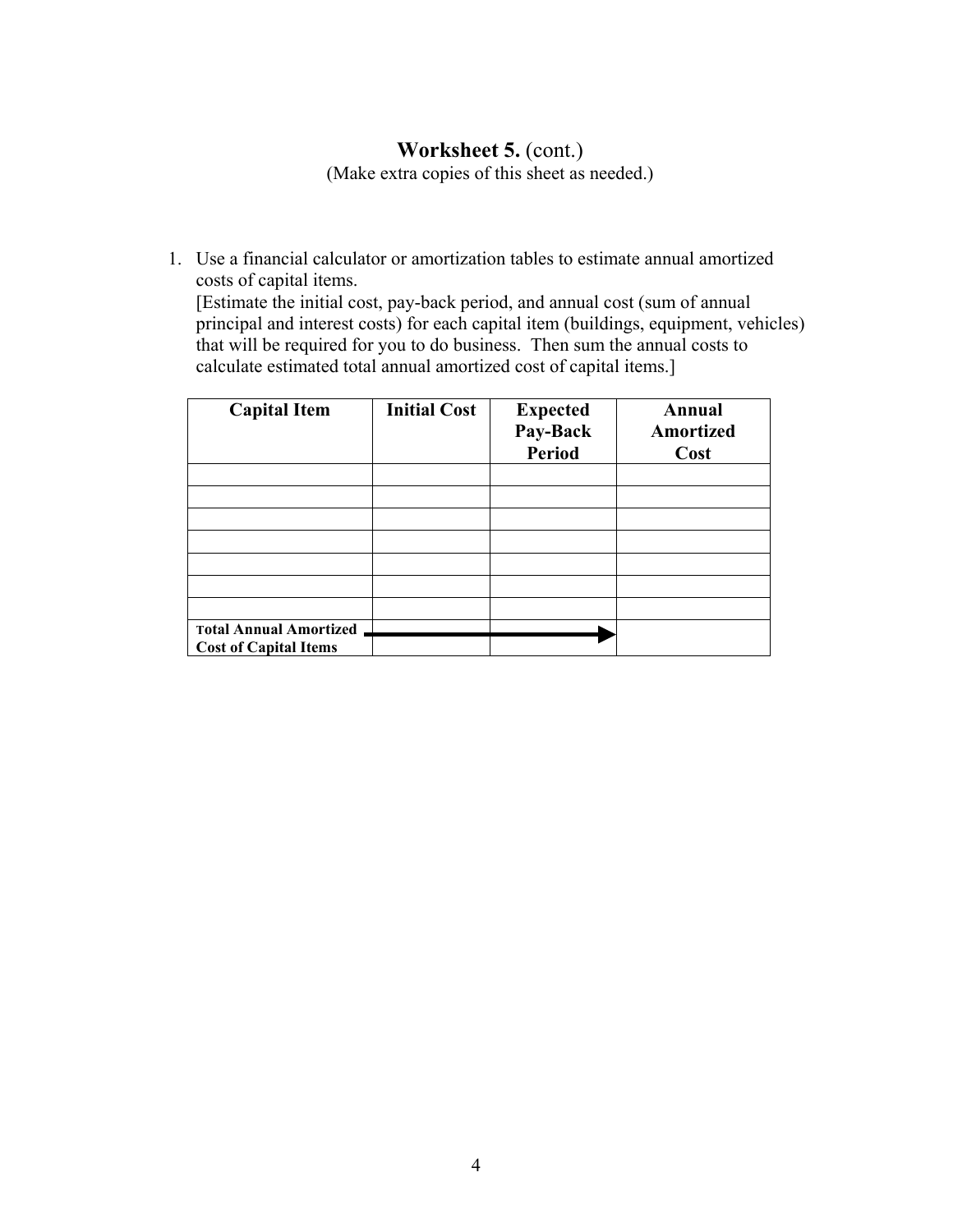# **Worksheet 5.** (cont.)

(Make extra copies of this sheet as needed.)

2. Estimate annual costs of doing business.

[Estimate variable costs for the first few years of operation. Then add this to Total Annual Amortized Cost of Capital Items (from table above)].

|                                                     | Cost(S's) |
|-----------------------------------------------------|-----------|
| <b>YEAR1</b>                                        |           |
| Labor                                               |           |
| Utilities                                           |           |
| Equipment. maintenance & repair                     |           |
| Fuel                                                |           |
| Vehicle maintenance & repair                        |           |
| Parts for assembly                                  |           |
| Office supplies                                     |           |
|                                                     |           |
| <b>TOTAL VARIABLE COSTS - YEAR 1</b>                |           |
| TOTAL ANNUAL AMORTIZED COST OF CAPITAL ITEMS        |           |
| TOTAL CAPITAL AND OPERATING COSTS - YEAR 1          |           |
|                                                     |           |
|                                                     |           |
| <b>YEAR2</b>                                        |           |
| Labor                                               |           |
| <b>Utilities</b>                                    |           |
| Equipment. maintenance & repair                     |           |
| Fuel                                                |           |
| Vehicle maintenance & repair                        |           |
| Parts for assembly                                  |           |
| Office supplies                                     |           |
|                                                     |           |
| <b>TOTAL VARIABLE COSTS - YEAR 2</b>                |           |
| TOTAL ANNUAL AMORTIZED COST OF CAPITAL ITEMS        |           |
| <b>TOTAL CAPITAL AND OPERATING COSTS - YEAR 2</b>   |           |
|                                                     |           |
|                                                     |           |
| YEAR <sub>3</sub>                                   |           |
| Labor                                               |           |
| <b>Utilities</b>                                    |           |
| Equipment. maintenance & repair                     |           |
| Fuel                                                |           |
| Vehicle maintenance & repair                        |           |
| Parts for assembly                                  |           |
| Office supplies                                     |           |
|                                                     |           |
| <b>TOTAL VARIABLE COSTS - YEAR 3</b>                |           |
| <b>TOTAL ANNUAL AMORTIZED COST OF CAPITAL ITEMS</b> |           |
| TOTAL CAPITAL AND OPERATING COSTS - YEAR 3          |           |
|                                                     |           |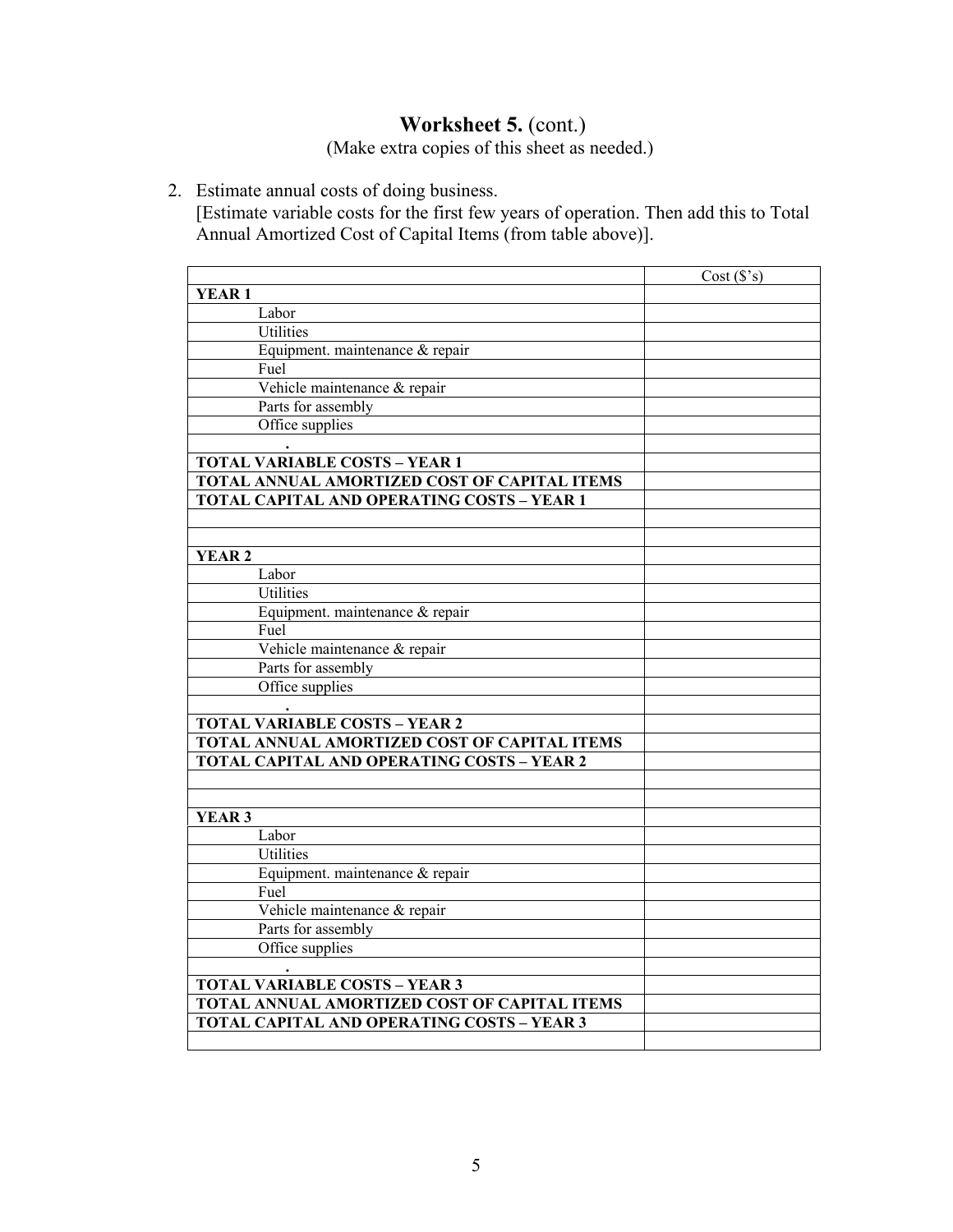# **Worksheet 5.** (cont.)

(Make extra copies of this sheet as needed)

3. Now subtract total planned capital and operating costs for each of the first few years of your plans (above) from estimated total annual cash revenues from all products for that year (Worksheet 4, Step 9) to get total expected monthly revenues.

# **Year 1 –**

|                               | . MINUS \$ | $=$ \$                                  |  |
|-------------------------------|------------|-----------------------------------------|--|
| (estimated total annual cash) |            | (total planned capital (total expected) |  |
| revenues from all products)   |            | and operating costs) monthly revenues)  |  |

# **Year 2 –**

|                               | . MINUS \$<br>$=$ \$                    |  |
|-------------------------------|-----------------------------------------|--|
| (estimated total annual cash) | (total planned capital (total expected) |  |
| revenues from all products)   | and operating costs) monthly revenues)  |  |

# **Year 3 –**

1

|                               | . MINUS \$                              | $=$ S             |
|-------------------------------|-----------------------------------------|-------------------|
| (estimated total annual cash) | (total planned capital (total expected) |                   |
| revenues from all products)   | and operating costs)                    | monthly revenues) |

Are expected monthly revenues enough greater than expected monthly costs to make you still think that your idea is a good one? If you can answer yes to this question, go back to the section of this paper entitled, "So, Do You Still Think Your Idea Is A Good One?" and learn about developing a business plan.<sup>∗</sup>

<sup>∗</sup> If it will not be necessary for you to borrow money to pay for capital items used in your business, your actual annual cash costs may be less than calculated above, because you will not be making principal and interest payments on these capital items. However, if the success of your business idea depends on not having to make such principal and interest payments, you should be sure to do a detailed financial analysis as a part of a full business plan. Otherwise, you may find that you cannot afford to replace the capital items when they are worn out or become obsolete.